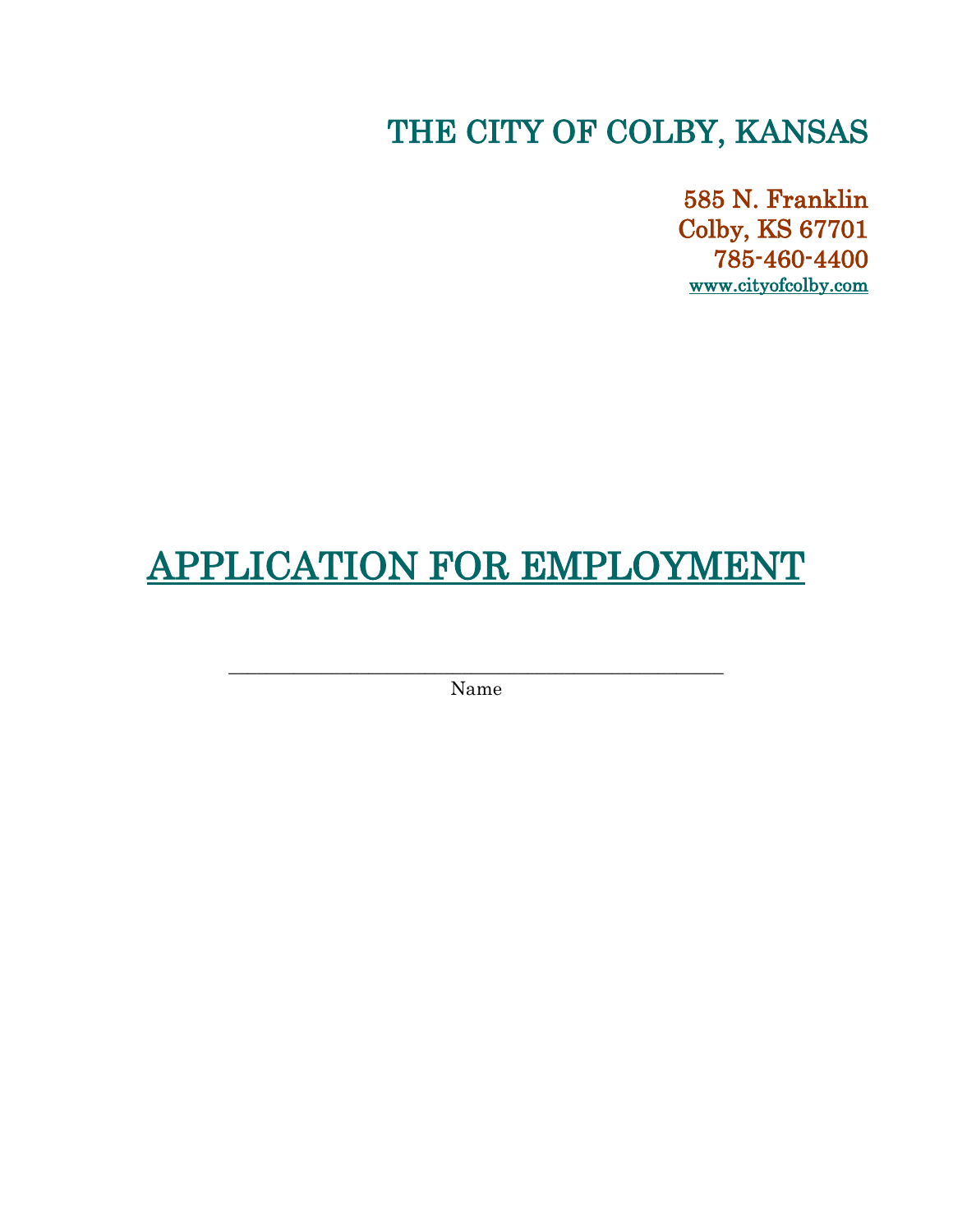## THE CITY OF COLBY, KANSAS

## APPLICATION FOR EMPLOYMENT

We consider applicants for all positions without regard to race, color, religion, sex, national origin, age, marital or veteran status, the presence of a non-job-related medical condition or handicap, or any other legally protected status. A qualified individual with a disability may request a reasonable accommodation during the employment process.

| PLEASE PRINT<br>Position(s) Applied For:                                                                                                                                                      |                         |                      |                        |                |
|-----------------------------------------------------------------------------------------------------------------------------------------------------------------------------------------------|-------------------------|----------------------|------------------------|----------------|
| How did you learn about us:<br>Advertisement<br><b>Employment Agency</b>                                                                                                                      | Friend<br>Relative      | Walk-In<br>Other:    |                        |                |
| Last Name                                                                                                                                                                                     | <b>First Name</b>       |                      | Middle Name            |                |
| Address                                                                                                                                                                                       |                         | City                 | State                  | Zip Code       |
| Telephone Number(s)                                                                                                                                                                           | Driver's License Number | State                | Social Security Number |                |
| If you are under 18 years of age, can you provide proof of your eligibility to work?                                                                                                          |                         |                      | Yes                    | N <sub>o</sub> |
| Have you ever filed an application with us before?<br>If Yes, give date $\_\_\_\_\_\_\_\_\_\_\_\_\_\_\_\_\_\_\_\_\_\_\_\_\_\_\_\_$                                                            |                         |                      | Yes                    | N <sub>o</sub> |
| Have you ever been employed with us before?<br>If Yes, give date $\_\_\_\_\_\_\_\_\_\_\_\_\_\_\_\_\_\_\_\_\_\_\_\_\_\_\_$                                                                     |                         |                      | Yes                    | N <sub>o</sub> |
| Are you currently employed?                                                                                                                                                                   |                         |                      | Yes                    | N <sub>0</sub> |
| May we contact your present employer?<br>(Hiring contingent upon a favorable reference received.)                                                                                             |                         |                      | Yes                    | N <sub>o</sub> |
| Are you prevented from lawfully becoming employed in this Country because of<br>Visa or Immigration Status?<br>(Proof of citizenship or immigration status will be Required upon employment.) |                         |                      | Yes                    | N <sub>o</sub> |
| Are you currently on "lay-off" status and subject to recall?                                                                                                                                  |                         |                      | Yes                    | N <sub>o</sub> |
| Can you travel if a job requires it?                                                                                                                                                          |                         |                      | Yes                    | N <sub>o</sub> |
| Do you currently have a relative(s) employed by the City?<br>If Yes, please identify employee and your relationship                                                                           |                         |                      | Yes                    | N <sub>o</sub> |
| Have you had any convictions (sealed or otherwise) or are you currently awaiting disposition on any criminal matter for                                                                       |                         |                      |                        |                |
| Are you available to work:                                                                                                                                                                    | Full-time   Part-Time   | Shift Work Temporary |                        |                |
| On what date would you be available for work? ___________________________________                                                                                                             |                         |                      |                        |                |

City of Colby Employment Application – Page 1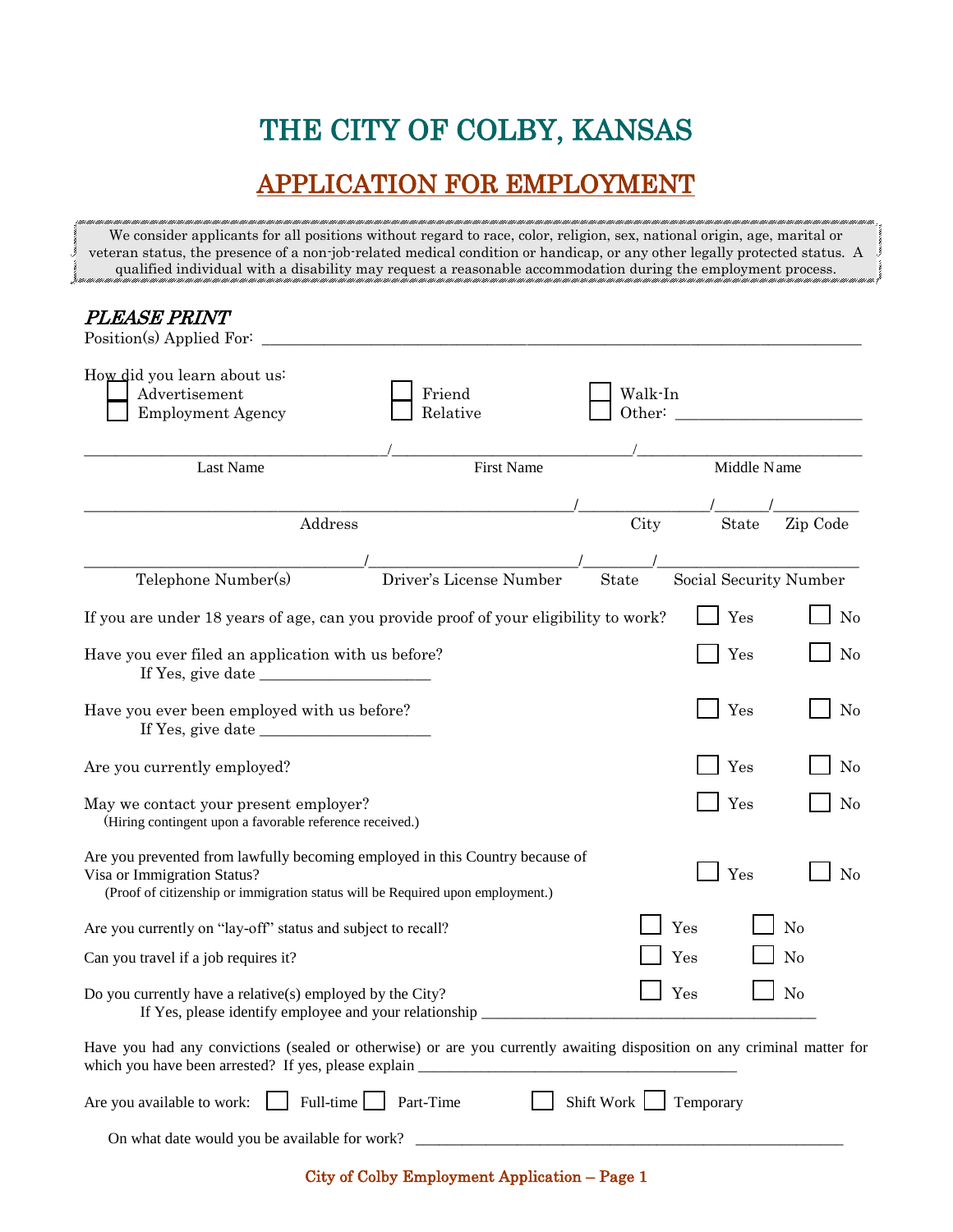### **EDUCATION**

| Years 8                                                                                                                                                                                                                                                                                                                                                                                                                            |
|------------------------------------------------------------------------------------------------------------------------------------------------------------------------------------------------------------------------------------------------------------------------------------------------------------------------------------------------------------------------------------------------------------------------------------|
| Years Completed: 12<br>Diploma: $\frac{1}{\sqrt{1-\frac{1}{2}}\sqrt{1-\frac{1}{2}}\sqrt{1-\frac{1}{2}}\sqrt{1-\frac{1}{2}}\sqrt{1-\frac{1}{2}}\sqrt{1-\frac{1}{2}}\sqrt{1-\frac{1}{2}}\sqrt{1-\frac{1}{2}}\sqrt{1-\frac{1}{2}}\sqrt{1-\frac{1}{2}}\sqrt{1-\frac{1}{2}}\sqrt{1-\frac{1}{2}}\sqrt{1-\frac{1}{2}}\sqrt{1-\frac{1}{2}}\sqrt{1-\frac{1}{2}}\sqrt{1-\frac{1}{2}}\sqrt{1-\frac{1}{2}}\sqrt{1-\frac{1}{2}}\sqrt{1-\frac{1$ |
| Undergraduate College/University - School Name & Location: ______________________<br>Years Completed: 4<br>$\label{prop:binomial} \text{Diploma/Degree: } \begin{tabular}{ c c c } \hline \multicolumn{3}{ c }{\text{Diploma/Degree:}} \end{tabular}$                                                                                                                                                                              |
| Years Completed: 4<br>$\label{prop:binomial} \text{Diploma/Degree: } \begin{tabular}{c} \textbf{0.00} \end{tabular}$                                                                                                                                                                                                                                                                                                               |
|                                                                                                                                                                                                                                                                                                                                                                                                                                    |
| Describe any specialized training, apprenticeship, skills, and extra-curricular activities                                                                                                                                                                                                                                                                                                                                         |
|                                                                                                                                                                                                                                                                                                                                                                                                                                    |
| State any additional information you feel may be helpful to us in considering your application:                                                                                                                                                                                                                                                                                                                                    |

#### OPTIONAL:

Indicate any foreign languages (other than English) which you can speak, read, and/or write if you want to have this skill considered as part of your application.

Language:

|              | <b>FLUENT</b> | GOOD | <b>FAIR</b> |
|--------------|---------------|------|-------------|
| <b>SPEAK</b> |               |      |             |
| <b>READ</b>  |               |      |             |
| <b>WRITE</b> |               |      |             |

List Professional, Trade, Business, or Civic Activities and Offices held - You may exclude memberships which would reveal sex, race, religion, national origin, age, ancestry, or handicap or other protected status:

 $\_$  ,  $\_$  ,  $\_$  ,  $\_$  ,  $\_$  ,  $\_$  ,  $\_$  ,  $\_$  ,  $\_$  ,  $\_$  ,  $\_$  ,  $\_$  ,  $\_$  ,  $\_$  ,  $\_$  ,  $\_$  ,  $\_$  ,  $\_$  ,  $\_$  ,  $\_$  ,  $\_$  ,  $\_$  ,  $\_$  ,  $\_$  ,  $\_$  ,  $\_$  ,  $\_$  ,  $\_$  ,  $\_$  ,  $\_$  ,  $\_$  ,  $\_$  ,  $\_$  ,  $\_$  ,  $\_$  ,  $\_$  ,  $\_$  ,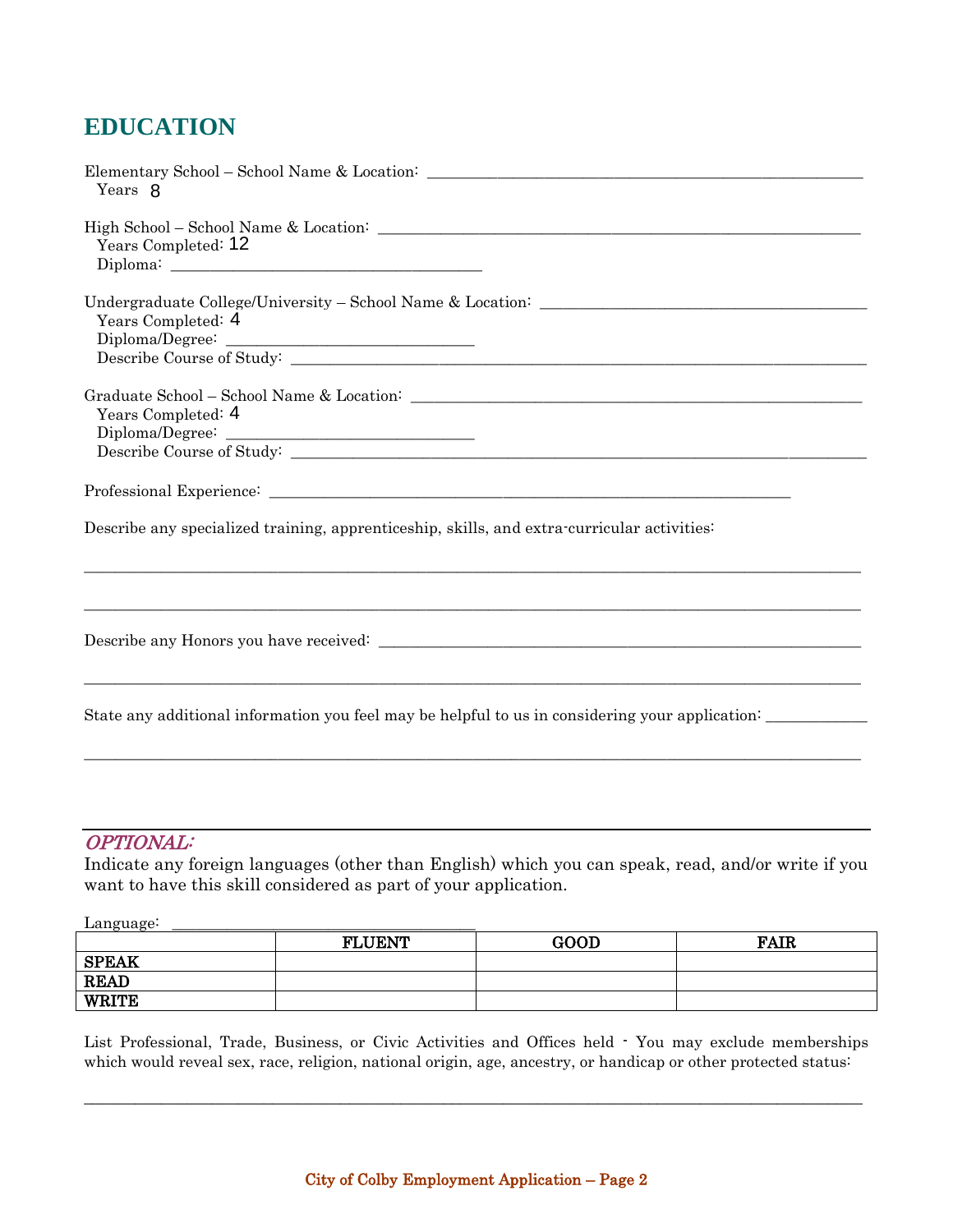## REFERENCES

Give name, address and telephone number of three (3) references who are not related to you. You may list previous employers.

| <u> 1989 - Andrea Andrew Maria (h. 1989).</u>                                                  |  |
|------------------------------------------------------------------------------------------------|--|
|                                                                                                |  |
| $3.$ $\overline{\phantom{a}}$                                                                  |  |
| Have you ever had any job-related training in the United States Military? $\Box$ Yes $\Box$ No |  |
|                                                                                                |  |

If you are an individual with a disability, please let us know if you will require any accommodation to perform the essential functions of the position(s) for which you are applying so that we can make the necessary arrangements.

#### For CDL (Commercial Drivers License) Holders ONLY

During the past two (2) years, have you been employed in safety-sensitive transportation work covered by the Department of Transportation (DOT) drug and alcohol testing rules/regulations?  $\Box$  Yes  $\Box$  No

Name of Employer: \_\_\_\_\_\_\_\_\_\_\_\_\_\_\_\_\_\_\_\_\_\_\_\_\_\_\_\_\_\_\_\_\_\_\_\_\_\_\_\_\_\_\_\_\_\_\_\_

|  |  | During the past two (2) years, have you refused to take a pre-employment drug or alcohol test administered |  |                    |  |  |
|--|--|------------------------------------------------------------------------------------------------------------|--|--------------------|--|--|
|  |  | by a potential employer for safety-sensitive transportation work covered by the Department of              |  |                    |  |  |
|  |  | Transportation (DOT) drug and alcohol testing rules/regulations? $\Box$ Yes                                |  | $\vert$ $\vert$ No |  |  |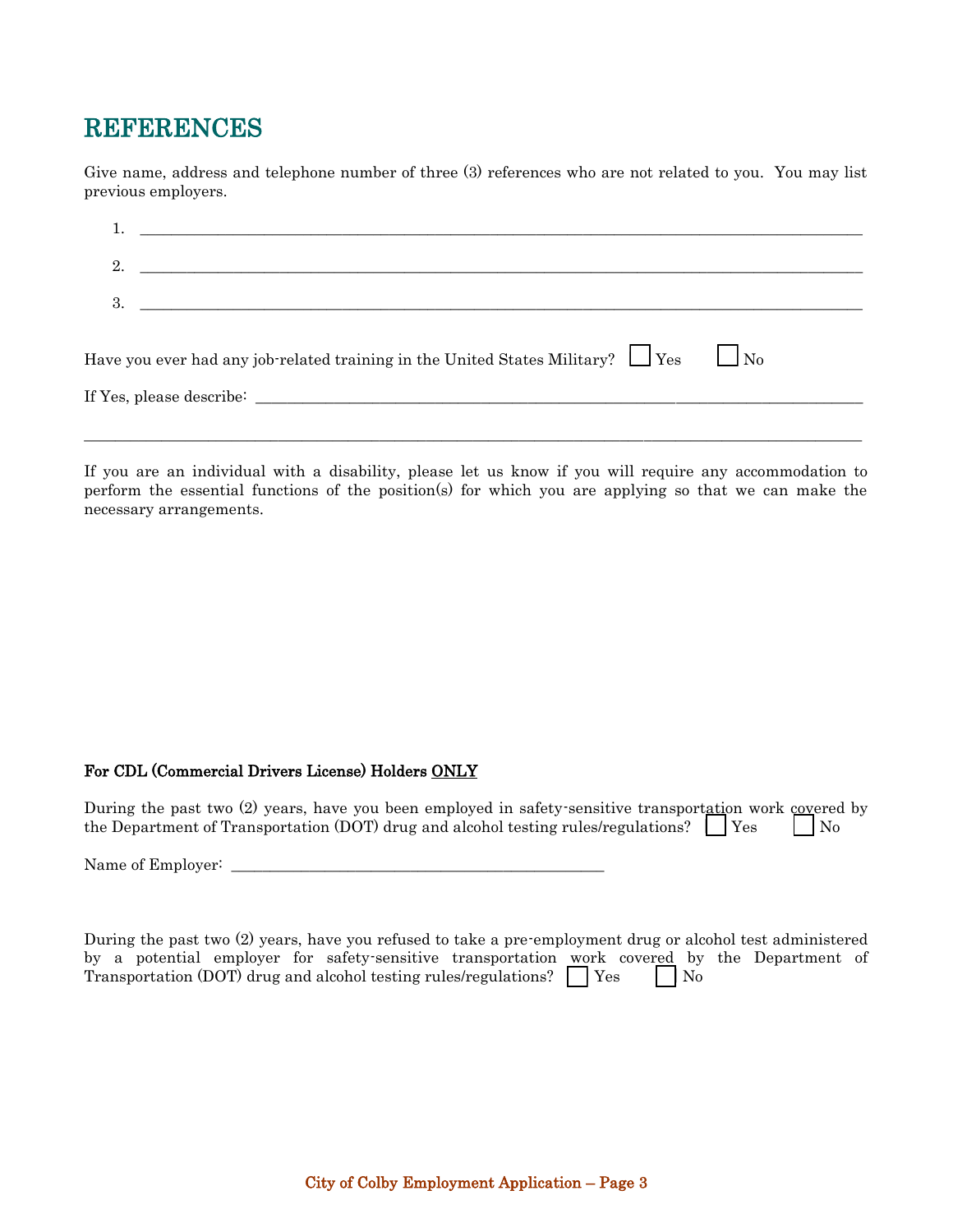## **EMPLOYMENT EXPERIENCE**

Start with your present or last job. Include all positions going back at least 10 years or to age 18, and include any job-related military service assignments and volunteer activities. You may exclude organizations which indicate race, color, religion, gender, national origin, handicap or other protected status. Please add additional pages as necessary.

| 2.<br>Employer:                                                                                                                                                                                                                |  |
|--------------------------------------------------------------------------------------------------------------------------------------------------------------------------------------------------------------------------------|--|
|                                                                                                                                                                                                                                |  |
|                                                                                                                                                                                                                                |  |
|                                                                                                                                                                                                                                |  |
|                                                                                                                                                                                                                                |  |
| Work Performed: New York Deriver and Management of the Contract of the Contract of the Contract of the Contract of the Contract of the Contract of the Contract of the Contract of the Contract of the Contract of the Contrac |  |
|                                                                                                                                                                                                                                |  |
|                                                                                                                                                                                                                                |  |
|                                                                                                                                                                                                                                |  |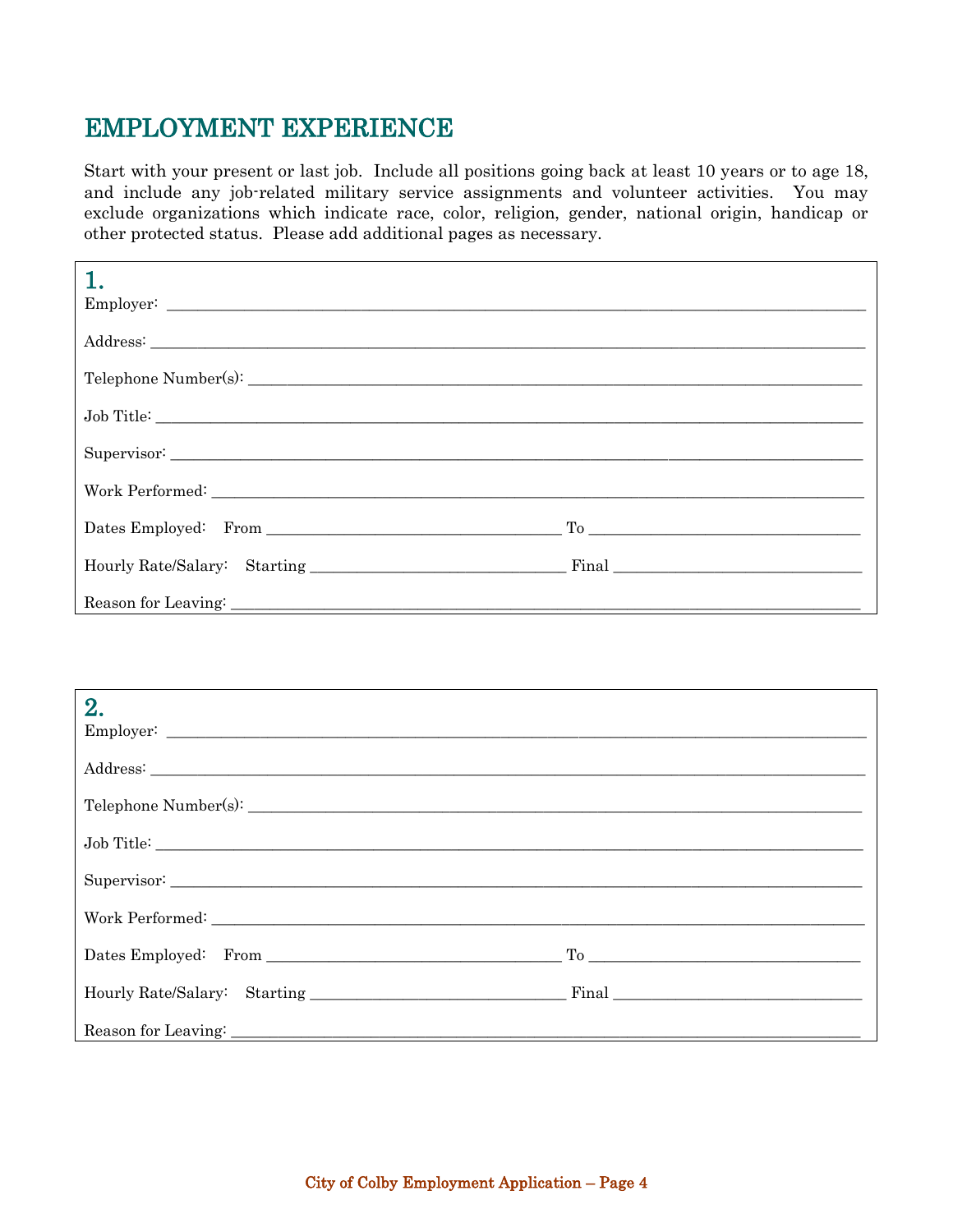| 3.              |  |
|-----------------|--|
|                 |  |
|                 |  |
|                 |  |
|                 |  |
| Work Performed: |  |
|                 |  |
|                 |  |
|                 |  |

| 4. |  |
|----|--|
|    |  |
|    |  |
|    |  |
|    |  |
|    |  |
|    |  |
|    |  |
|    |  |

 ${\bf Special\; Skills\; and\; Qualifications-Summarize\; special\; job-related\; skills\; and\;qualifications\; acquired\; from\; employment\; or\; other\; experience:}$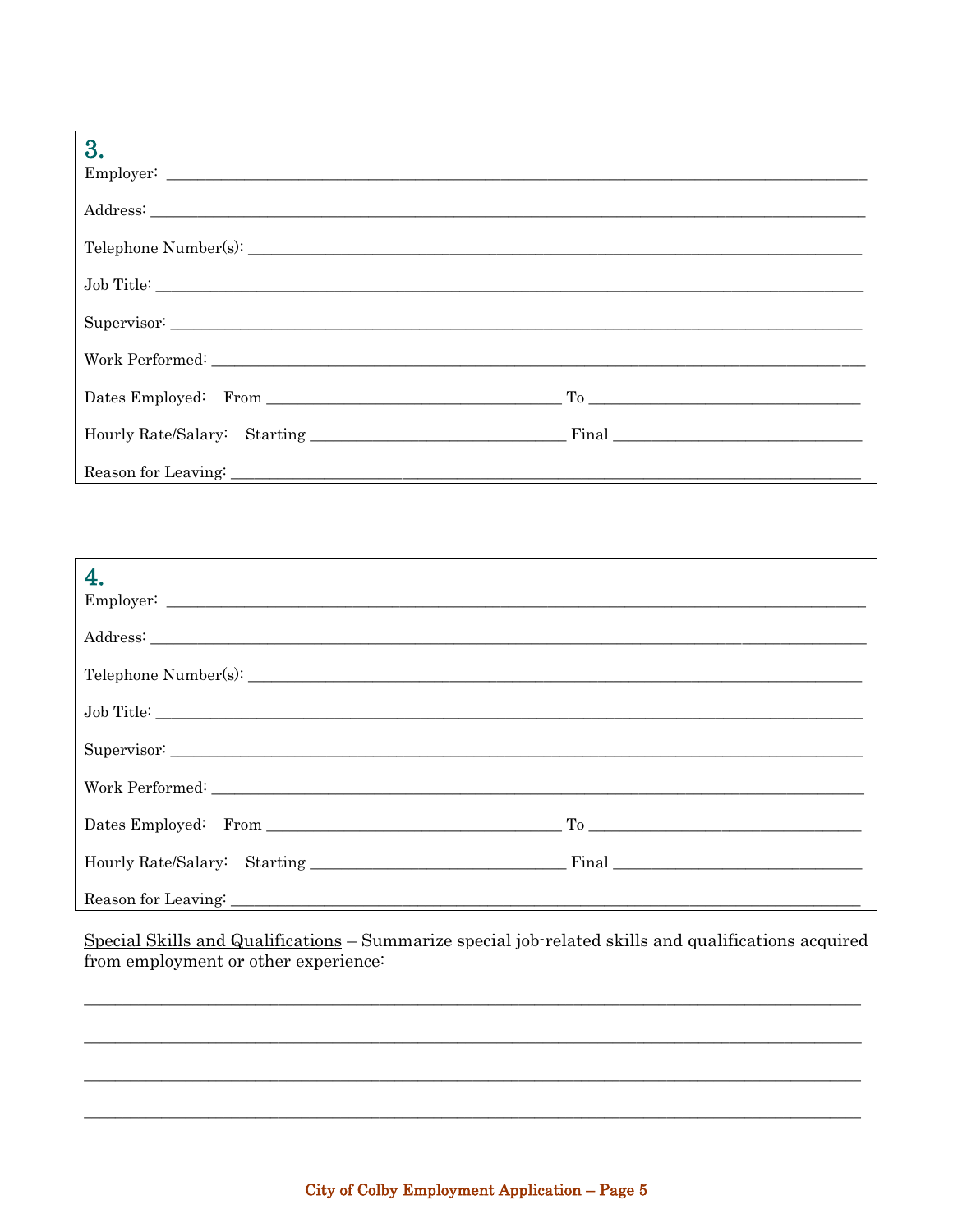I certify that answers given herein are true and complete.

I authorize investigation of all statements contained in this application for employment as may be necessary in arriving at an employment decision.

This application for employment shall be considered active for a period of time not to exceed 45 days. Any applicant wishing to be considered for employment beyond this time period should inquire as to whether or not applications are being accepted at that time.

I hereby understand and acknowledge that, unless otherwise defined by applicable law, any employment relationship with this organization is of an "at will" nature, which means that the Employee may resign at any time and the Employer may discharge Employee at any time with or without cause. It is further understood that this "at will" employment relationship may not be changed by any written document or by conduct unless such change is specifically acknowledged in writing by the City Manager as approved by the City Council.

In the event of employment, I understand that false or misleading information given in my application or interview(s) may result in discharge. I also understand that I am required to abide by all rules and regulations of the employer. The City of Colby requires drug screening for new employees.

|                                                                                                               | Signature of Applicant | Date |                                                                                                                       |
|---------------------------------------------------------------------------------------------------------------|------------------------|------|-----------------------------------------------------------------------------------------------------------------------|
|                                                                                                               |                        |      | FOR PERSONNEL DEPARTMENT USE ONLY                                                                                     |
| Arrange Interview? [ ] Yes [ ] No                                                                             |                        |      |                                                                                                                       |
| Remarks:                                                                                                      |                        |      |                                                                                                                       |
|                                                                                                               |                        |      | <u> 1989 - Johann Harry Harry Harry Harry Harry Harry Harry Harry Harry Harry Harry Harry Harry Harry Harry Harry</u> |
|                                                                                                               |                        |      | ,我们也不能在这里的人,我们也不能在这里的人,我们也不能在这里的人,我们也不能在这里的人,我们也不能在这里的人,我们也不能在这里的人,我们也不能在这里的人,我们也                                     |
|                                                                                                               |                        |      |                                                                                                                       |
|                                                                                                               |                        |      |                                                                                                                       |
| Employed? [ ] Yes [ ] No                                                                                      |                        |      |                                                                                                                       |
|                                                                                                               |                        |      |                                                                                                                       |
|                                                                                                               |                        |      |                                                                                                                       |
| By: $\qquad \qquad$                                                                                           |                        |      |                                                                                                                       |
|                                                                                                               |                        |      | Name & Title                                                                                                          |
| ${\rm Date:} \begin{tabular}{ c c c } \hline \quad \quad & \quad \quad & \quad \quad \\ \hline \end{tabular}$ |                        |      |                                                                                                                       |